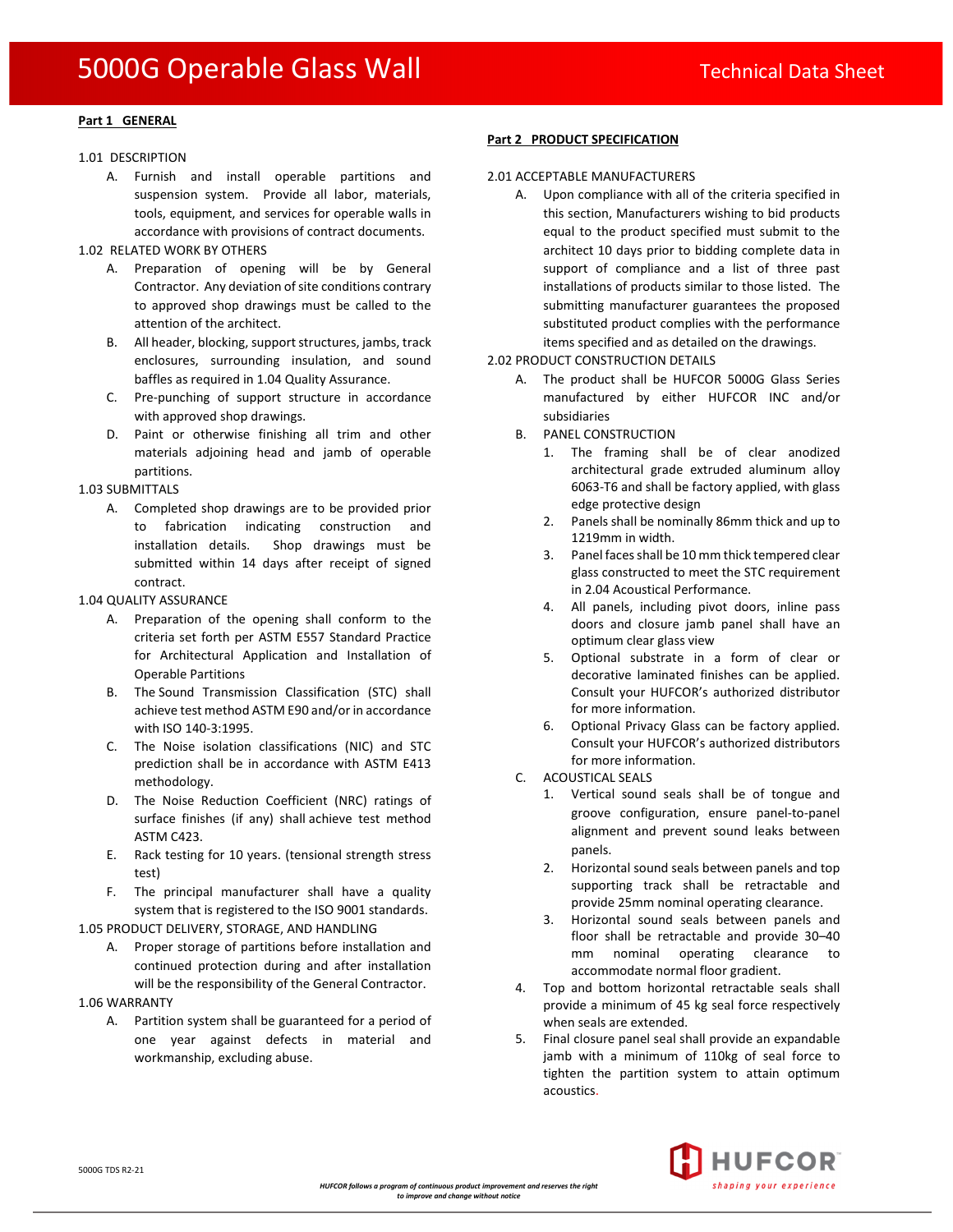- D. ACTIVATING MECHANISM
	- 1. Top and bottom horizontal seals shall be operated simultaneously by a removable handle with a "Quick-Set Half-Crank" mechanism instead of multiple cranks/turns to ensure fast set up and ease of operation.
- E. SUSPENSION SYSTEM
	- 1. Track shall be of clear anodized architectural grade extruded aluminum alloy 6063-T6.
	- 2. Track design shall provide precise alignment at the trolley running surfaces and provide integral support for adjoining ceiling, soffit, or plenum sound barrier.
	- 3. Each panel shall be supported by two 2 wheeled 'counter-rotating" horizontal carriers.
	- 4. Wheels to be of precision ground steel ball bearings with heat treated and hardened races encased with molded polymer tires (DELRIN) that are capable to negotiate square or angled corners smoothly without switches.

## 2.03 OPERATION

- A. Panels shall be manually moved from the storage area, positioned in the opening, and seals set.
- B. Retractable Horizontal Seals
	- 1. Retractable horizontal seals shall be activated by a removable quick-set operating handle
	- 2. Top and bottom retractable seals shall be operated simultaneously.
	- 3. Seal activation requires approximately a 190 degree turn of the removable handle.
- C. Final partition closure to be by lever closure panel with expanding jamb which compensates for minor wall irregularities and provides a minimum of 110 kg seal force against the adjacent wall for optimum sound control.

#### 2.04 ACOUSTICAL PERFORMANCE

- A. Acoustical performance shall be tested at a laboratory accredited by the National Voluntary Laboratory Accreditation Program (NVLAP) and in accordance with ASTM E90 Test Standards.
- B. Standard panel construction shall have obtained an STC rating of (select as required):  $\frac{44}{48}$
- C. Complete, unaltered written test report is to be made available upon request.
- D. Predictive test report is to be made available upon request for alternative construction design

## **Part 3 EXECUTION**

#### 3.01 INSTALLATION

- A. The complete installation of the operable wall system shall be by an authorized factory-trained installer and be in strict accordance with the approved shop drawings and manufacturer's standard printed specifications, instructions, and recommendations.
- B. Plenum closure (by others): The design of plenum closure must permit lifting out of header panels to adjust track height. Plenum closure required for optimum sound control of partition.

3.02 TRANING

- A. Installer shall demonstrate proper operation and maintenance procedures to owner's representative.
- B. Operating handle will be provided upon complete hand over.

## **Part 4 SECTIONAL DETAILS**



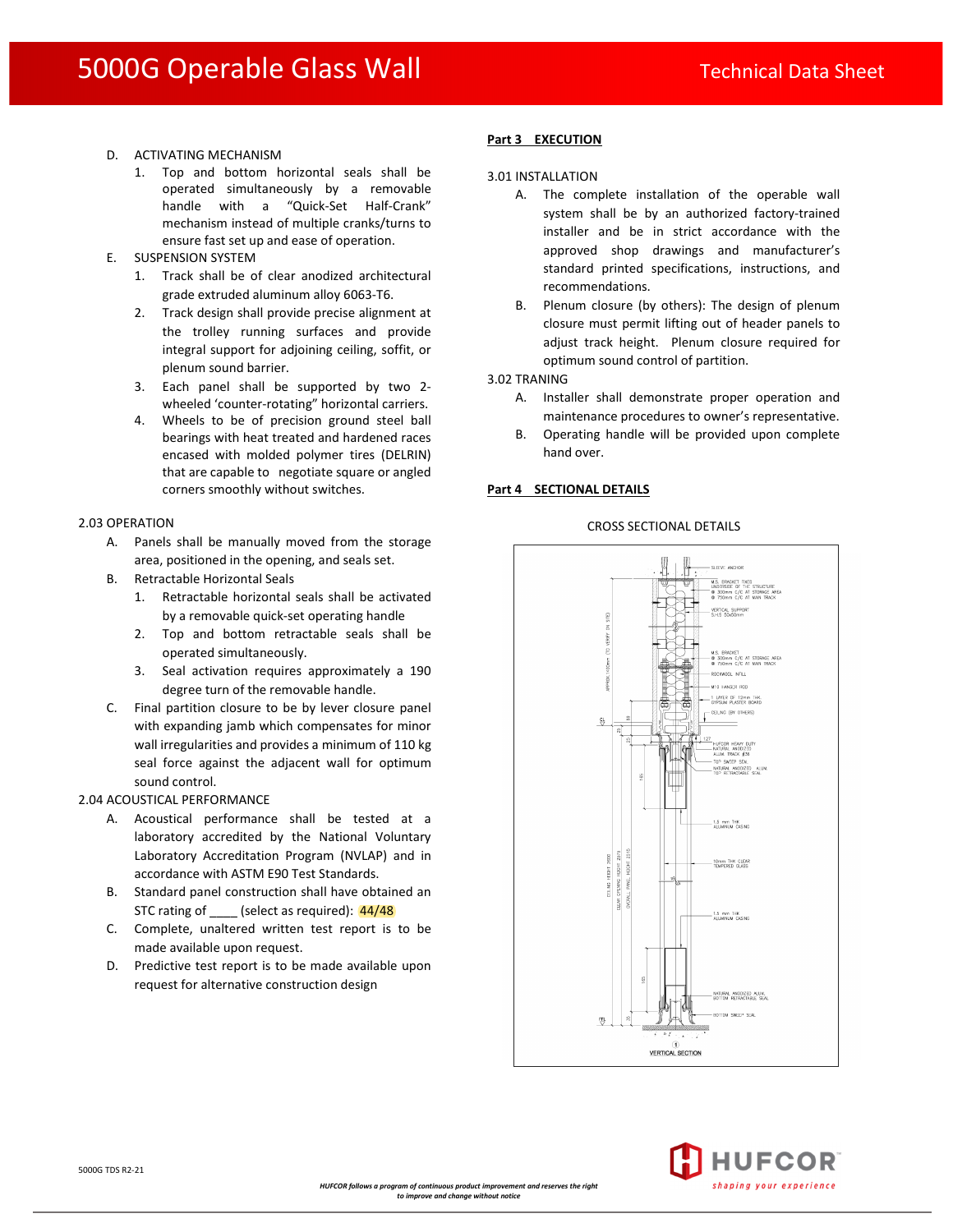## 5000G Operable Glass Wall Technical Data Sheet





5000G TDS R2-21